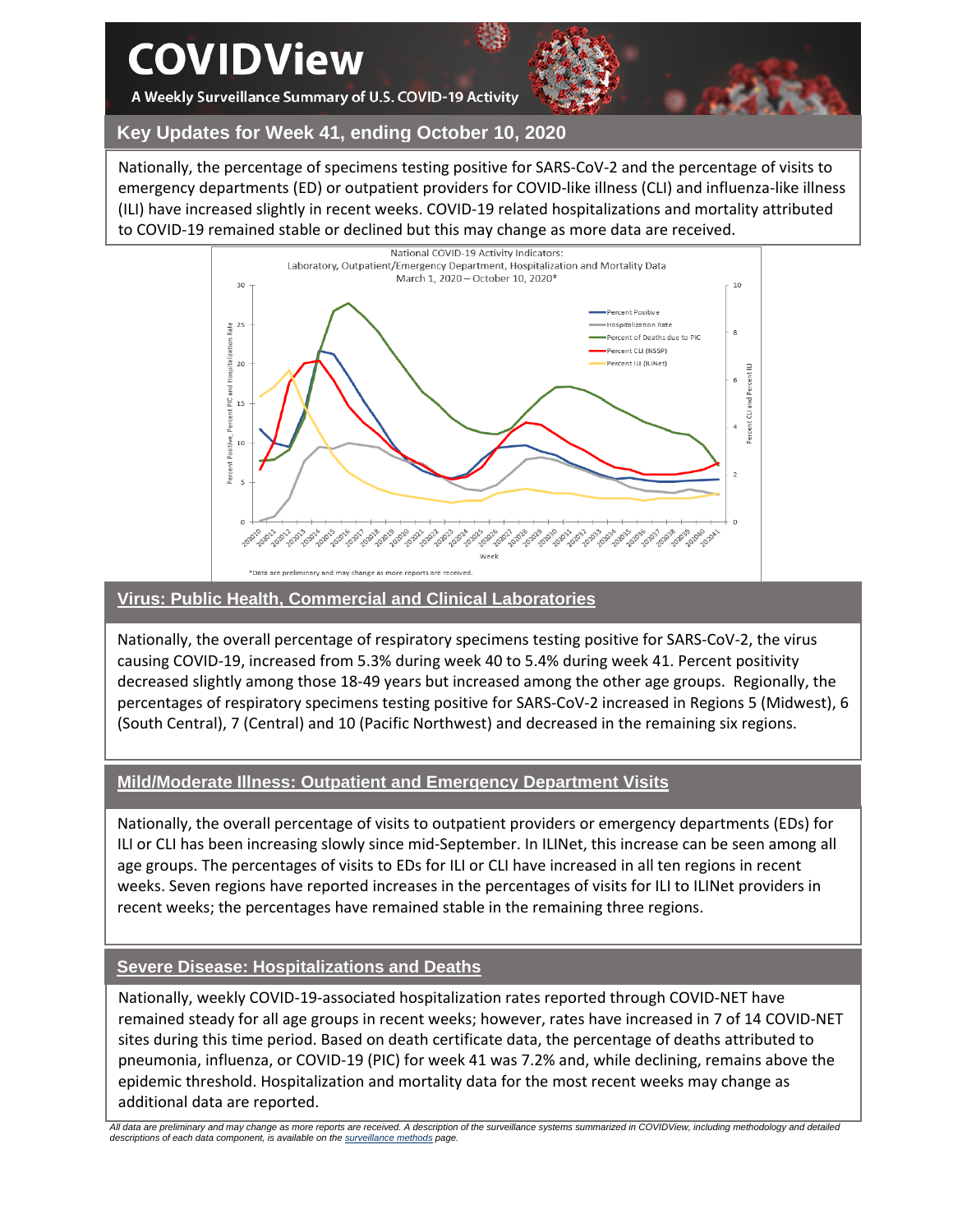### **Key Points**

o Nationally, the percentage of deaths due to pneumonia, influenza, or COVID-19 (PIC) have continued to decline since early September; other COVID-19 activity indicators included in this report (the percentage of specimens testing positive for SARS-CoV-2, the percentages of visits to EDs or outpatient providers for ILI and CLI, and COVID-19-associated hospitalization rates) have increased or remained stable in recent weeks.

o At least one indicator used to monitor COVID-19 activity is increasing in all ten HHS regions and many regions are reporting increases in multiple indicators.

- o The percentages of specimens testing positive for SARS-CoV-2 increased in four regions.
- o The percentages of visits for ILI, CLI or both increased in all ten regions.
- o For some indicators and regions, the increases have been small from week to week but have continued over several weeks while other indicators have increased more sharply in some regions.
- o The overall cumulative COVID-19-associated hospitalization rate through the week ending October 10, 2020 was 188.2 per 100,000 population.
	- o Following an initial decline in hospitalization rates between the weeks ending July 25 (MMWR week 30) and August 22 (MMWR week 34), weekly hospitalization rates for all sites combined have remained steady for all age groups. However, since the week ending September 19 (MMWR Week 38), overall weekly hospitalization rates have increased in 7 of 14 COVID-NET sites. Data for the most recent weeks may change as additional admissions occurring during those weeks are reported.
	- o The age-adjusted hospitalization rate for Hispanic or Latino persons was approximately 4.5 times that of non-Hispanic White persons. Age-adjusted hospitalization rates for both non-Hispanic Black persons and non-Hispanic American Indian or Alaska Native persons were approximately 4.4 times those of non-Hispanic White persons.
- o All surveillance systems aim to provide the most complete data available. Estimates from previous weeks are subject to change as data are updated with the most complete data available.

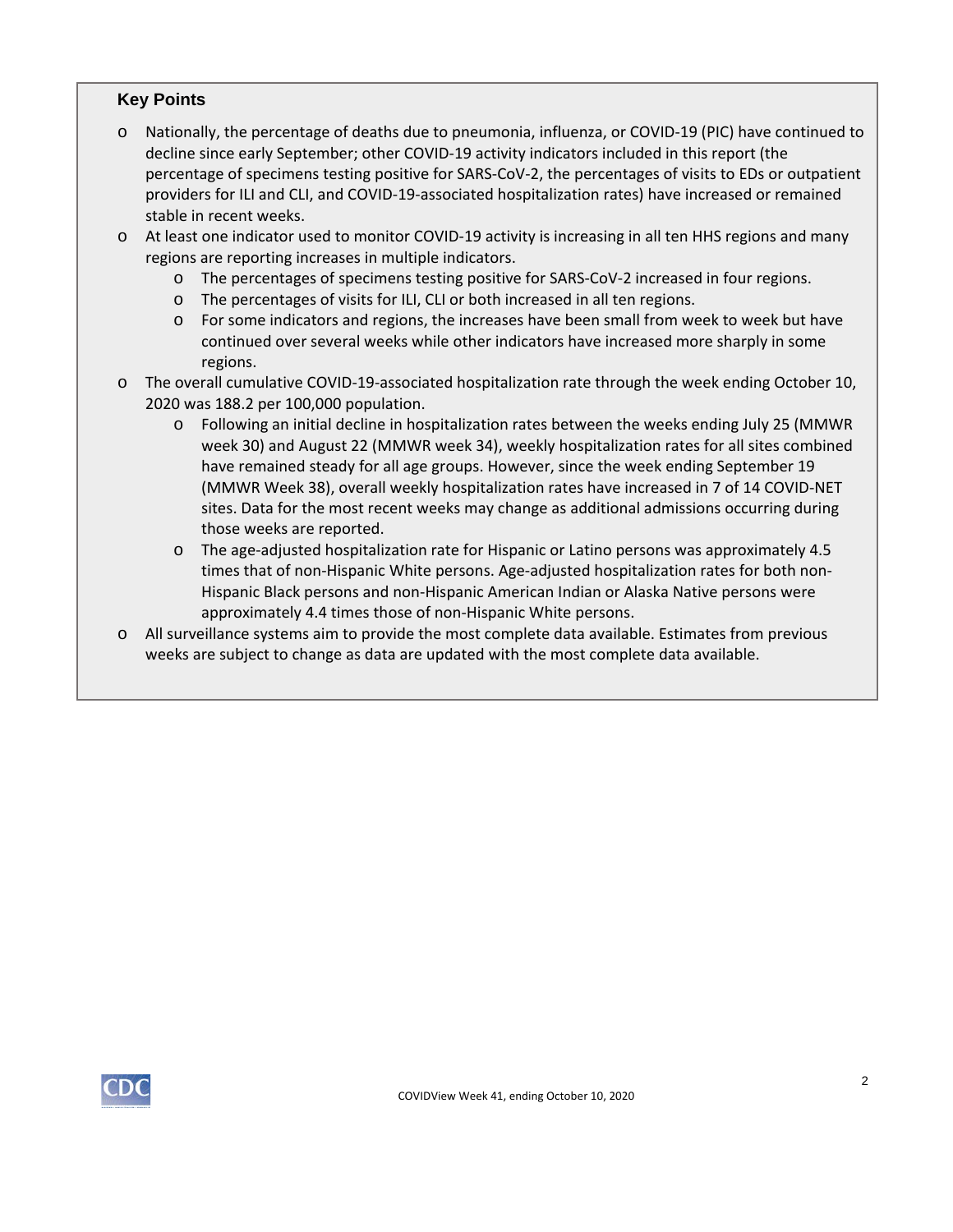### **U.S. Virologic Surveillance**

Based on data reported to CDC by public health laboratories and a subset of clinical and commercial laboratories in the United States, 61,120,152 specimens have been tested for SARS-CoV-2 using a molecular assay since March 1, 2020. The percentages of specimens testing positive for SARS-CoV-2 each week, based on week of specimen collection, are summarized below.

Nationally, during week 41, 2,632,222 specimens were tested for SARS-CoV-2 for diagnostic purposes and 141,317 (5.4%) were positive. This is slightly increased compared with week 40, during which 5.3% of specimens tested were positive. The percentages of specimens testing positive increased slightly in those 0–4 years, 5–17 years, 50-64 years and 65 years and older while remaining stable in those 18–49 years.



\*The different laboratory types came on board with testing during different weeks. This graph includes public health laboratory data beginning in week 10, clinical laboratory data beginning in week 11 and commercial laboratory data beginning in week 14.

The national increase in percent positivity was driven by increases in Regions 5 (Midwest), 6 (South Central), 7 (Central) and 10 (Pacific Northwest). The increase was reported among all age groups in Regions 6, 7, and 10 and among those 5 years of age and older in Region 5. The highest percentages of specimens testing positive for SARS-CoV-2 were seen in Regions 4 (Southeast, 6.5%), 6 (South Central, 8.0%), 7 (Central, 10.1%) and 8 (Mountain, 7.0%).

**Additional virologic surveillance information:** [Surveillance Methods](https://www.cdc.gov/coronavirus/2019-ncov/covid-data/covidview/purpose-methods.html#virologic) 

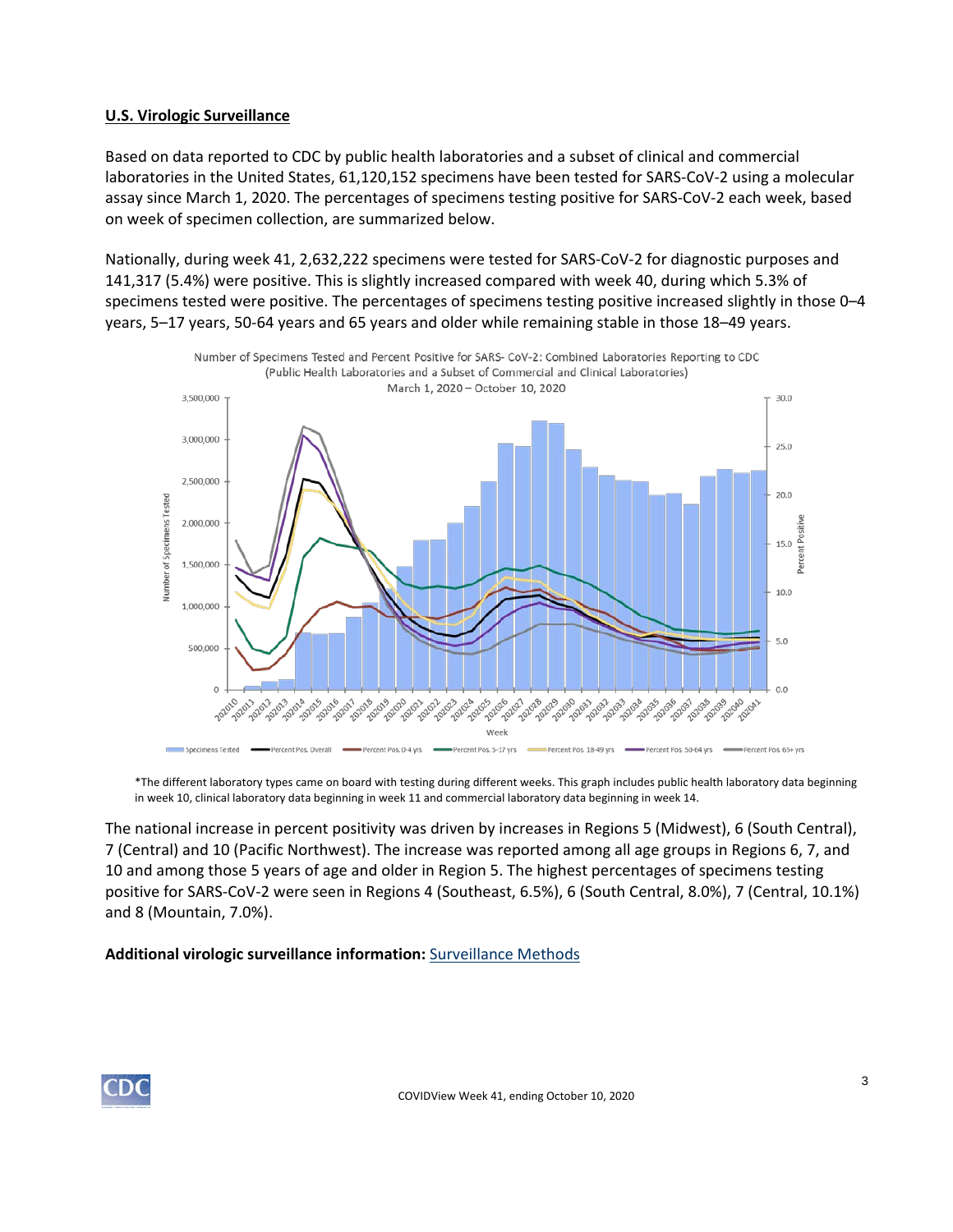### **Outpatient/Emergency Department Illness**

Two syndromic surveillance systems, the U.S. Outpatient Influenza-like Illness Surveillance Network (ILINet) and the National Syndromic Surveillance Project (NSSP), are being used to monitor trends in outpatient and emergency department (ED) visits that may be associated with COVID-19 illness. Each system monitors activity in a slightly different set of providers/facilities. ILINet provides information about visits to outpatient providers or emergency departments for influenza-like illness (ILI; fever plus cough and/or sore throat) and NSSP provides information about visits to EDs for ILI and COVID-like illness (CLI; fever plus cough and/or shortness of breath or difficulty breathing). Some EDs contribute ILI data to both ILINet and NSSP. Both systems are currently being affected by changes in health care seeking behavior, including increased use of telemedicine and increased social distancing. These changes affect the numbers of people seeking care in the outpatient and ED settings and their reasons for doing so.

Nationally, the overall percentage of visits to outpatient providers or EDs for ILI or CLI has been increasing since mid-September, with 2.5% and 1.1% of ED visits captured in NSSP being for CLI and ILI, respectively, and 1.2% of visits reported through ILINet being for ILI. The percentage of ILI visits to ILINet providers remains below the [national baseline](https://www.cdc.gov/coronavirus/2019-ncov/covid-data/covidview/purpose-methods.html#outpatient) (2.4% October 2019 through September 2020; 2.6% since October 2020) for the  $25<sup>th</sup>$  consecutive week and is at levels that are typical for this time of year.



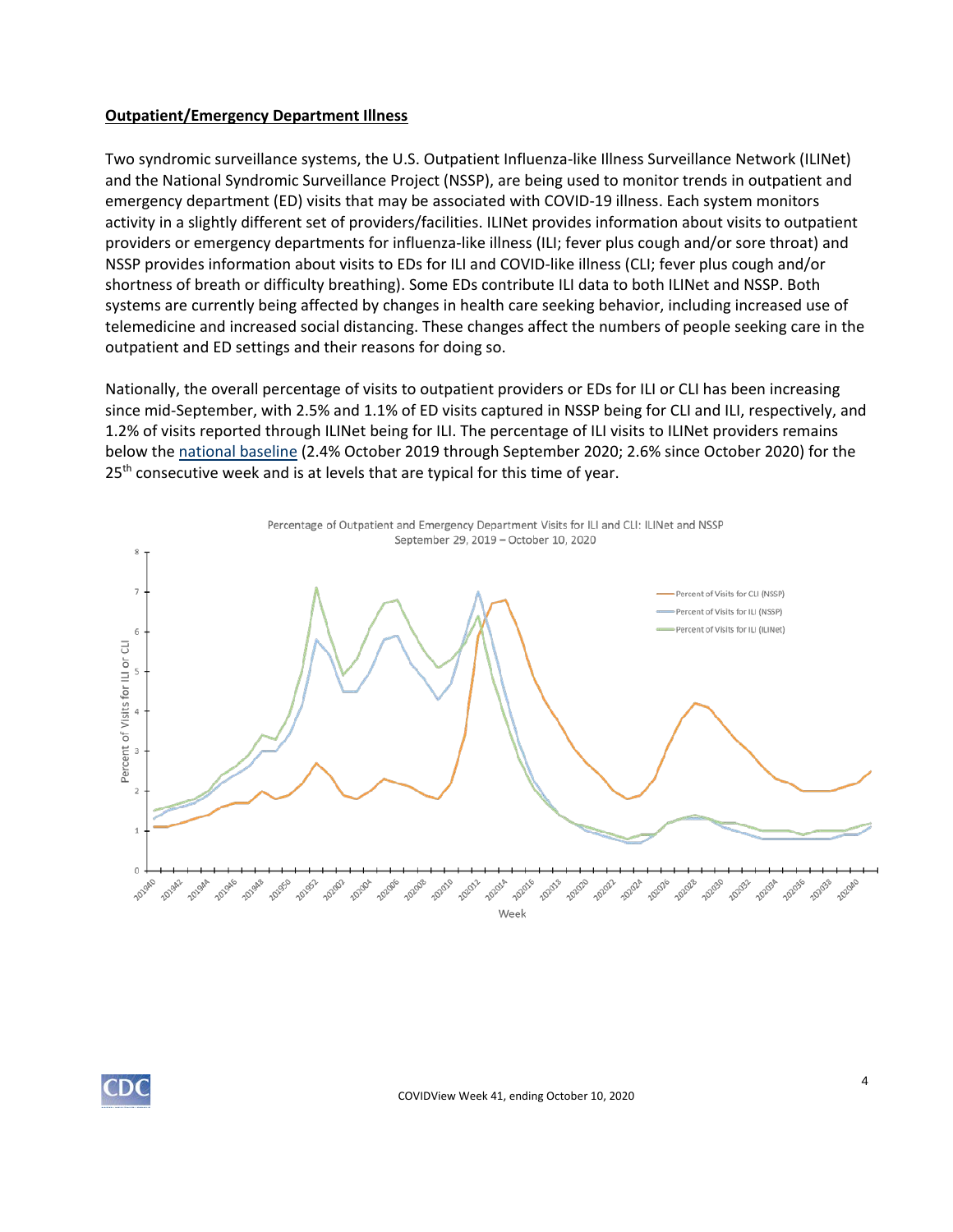## The increase in percentage of ILI visits to ILINet providers in recent weeks ha been reported among all age groups.



On a [regional level,](https://www.hhs.gov/about/agencies/iea/regional-offices/index.html) the percentages of visits to EDs for ILI or CLI have been increasing in recent weeks in all ten regions. The largest increases during week 41 compared with week 40 were for CLI in Regions 5 (Midwest, 0.4%) and 8 (Mountain, 0.6%). The percentage of visits for ILI to ILINet providers have been increasing in recent weeks in seven regions (Regions 1 [New England], 2 [New Jersey/New York/Puerto Rico], 3 [Mid-Atlantic], 4 [Southeast], 7 [Central], 8 [Mountain], and 9 [South/West Coast] and stable in Regions 5 (Midwest), 6 (South Central) and 10 (Pacific Northwest). The percentage remained below [the region-specific](https://www.cdc.gov/coronavirus/2019-ncov/covid-data/covidview/purpose-methods.html#outpatient) [baseline](https://www.cdc.gov/coronavirus/2019-ncov/covid-data/covidview/purpose-methods.html#outpatient) in all 10 regions.

### **ILI Activity Levels**

Data collected in ILINet are used to produce a measure of [ILI activity](https://www.cdc.gov/coronavirus/2019-ncov/covid-data/covidview/purpose-methods.html#outpatient) for all 50 states, Puerto Rico, the U.S. Virgin Islands, the District of Columbia, and New York City and for each core-based statistical area (CBSA) where at least one provider is located. The mean reported percentage of visits due to ILI for the current week is compared with the mean reported during non-influenza weeks, and the activity levels correspond to the number of standard deviations below, at, or above the mean.

The number of jurisdictions at each activity level during week 41 and the previous week are summarized in the table below.

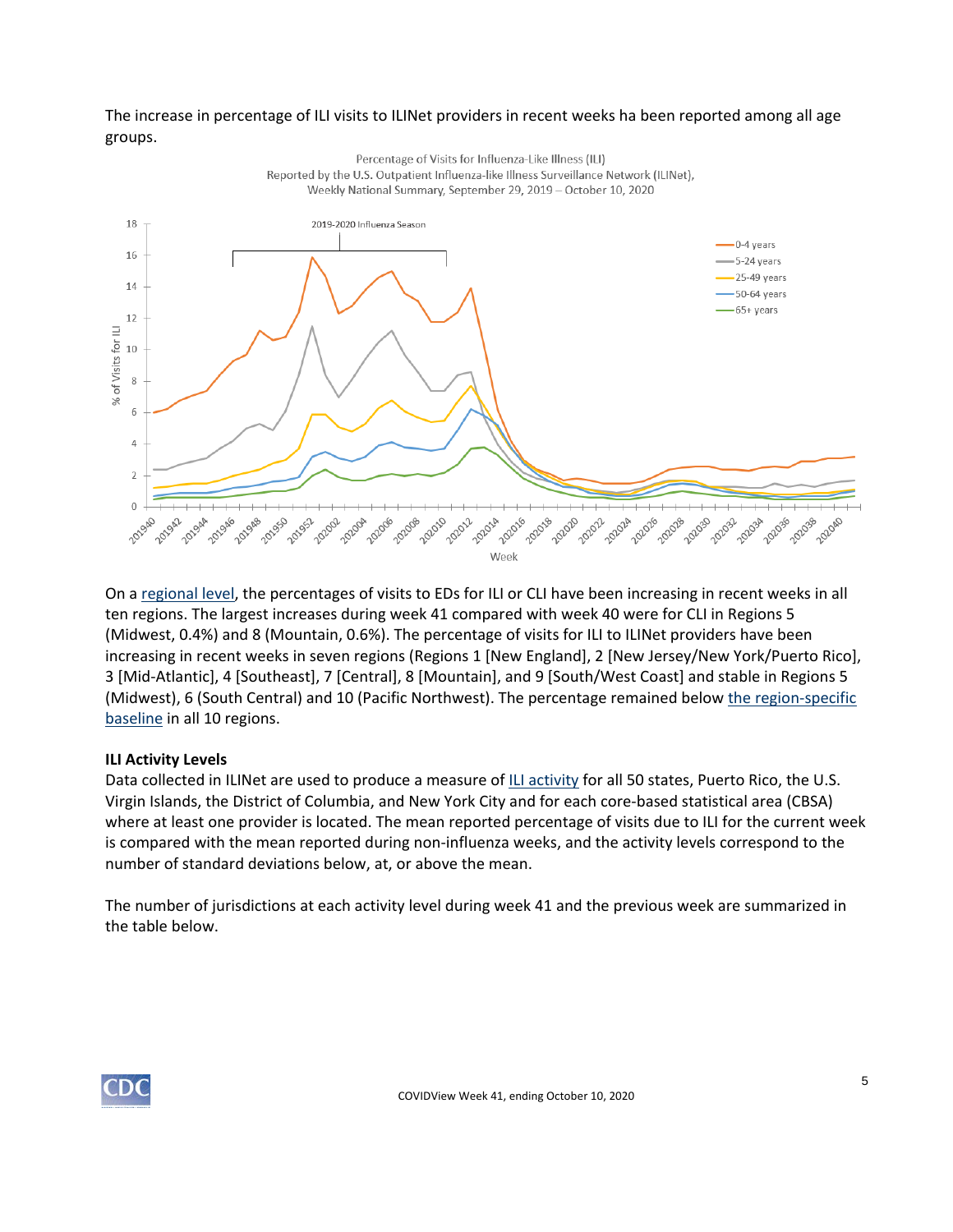| <b>Activity Level</b>    | <b>Number of Jurisdictions</b>            |                                          | <b>Number of CBSAs</b>                    |                                          |  |
|--------------------------|-------------------------------------------|------------------------------------------|-------------------------------------------|------------------------------------------|--|
|                          | Week 41<br>(Week ending<br>Oct. 10, 2020) | Week 40<br>(Week ending<br>Oct. 3, 2020) | Week 41<br>(Week ending<br>Oct. 10, 2020) | Week 40<br>(Week ending<br>Oct. 3, 2020) |  |
| <b>Very High</b>         |                                           |                                          |                                           |                                          |  |
| High                     |                                           |                                          |                                           |                                          |  |
| <b>Moderate</b>          |                                           |                                          |                                           | 4                                        |  |
| Low                      |                                           |                                          | 30                                        | 16                                       |  |
| <b>Minimal</b>           | 50                                        | 52                                       | 534                                       | 577                                      |  |
| <b>Insufficient Data</b> |                                           |                                          | 357                                       | 330                                      |  |



\*Data collected in ILINet may disproportionally represent certain populations within a state and may not accurately depict the full picture of influenza activity for the whole state. Differences in the data presented here by CDC and independently by some state health departments likely represent differing levels of data completeness with data presented by the state likely being the more complete.

## **Additional information about medically attended outpatient and emergency department visits for ILI and CLI:** [Surveillance Methods](https://www.cdc.gov/coronavirus/2019-ncov/covid-data/covidview/purpose-methods.html#outpatient)

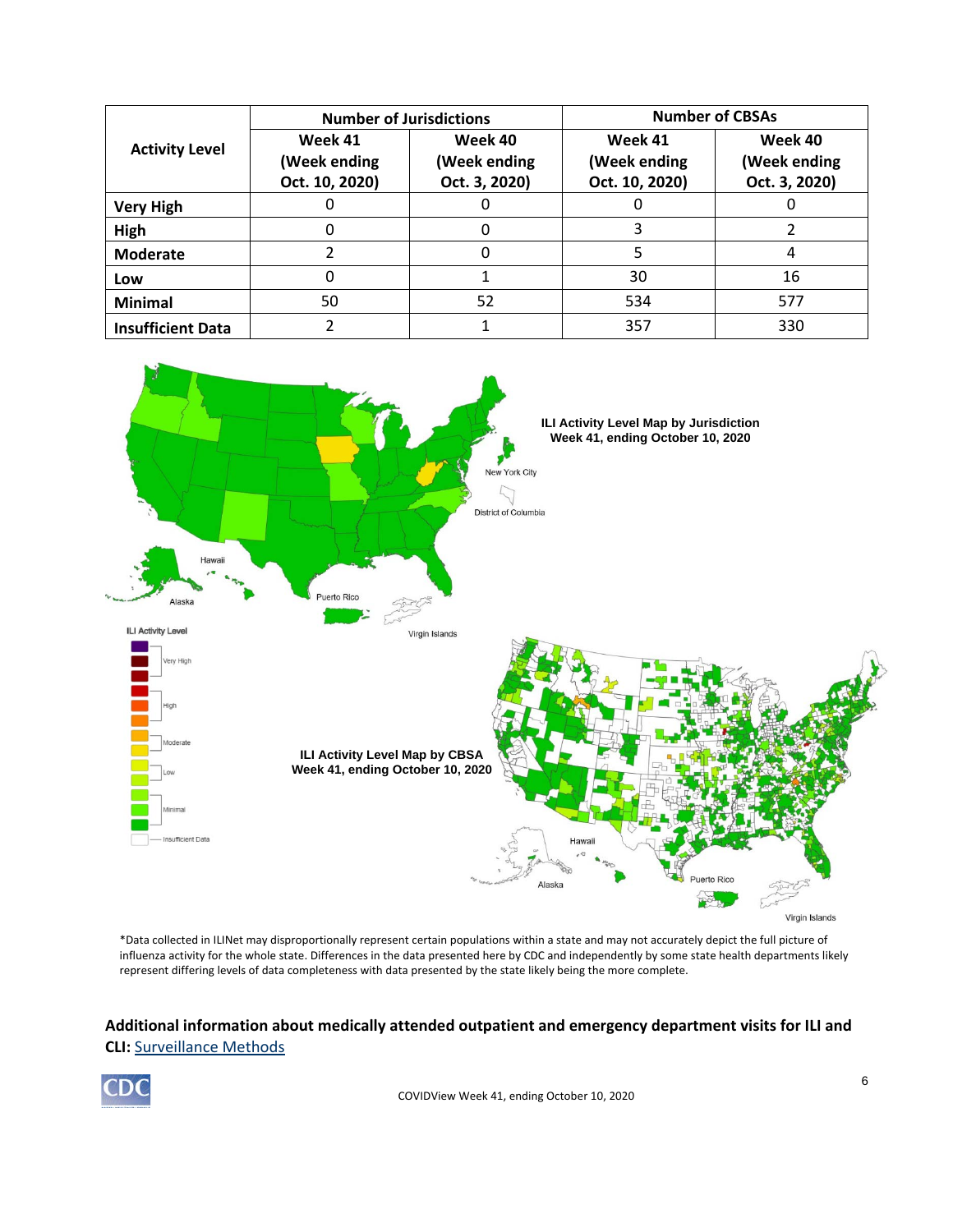## **Hospitalizations**

The COVID-19-Associated Hospitalization Surveillance Network (COVID-NET) conducts population-based surveillance for laboratory-confirmed COVID-19-associated hospitalizations in select counties participating in the Emerging Infections Program (EIP) and the Influenza Hospitalization Surveillance Project (IHSP).

A total of 61,364 laboratory-confirmed COVID-19-associated hospitalizations were reported by sites between March 1, 2020 and October 10, 2020. The overall cumulative hospitalization rate was 188.2 per 100,000 population.

Overall weekly hospitalization rates among all ages combined first peaked during the week ending April 18 (MMWR week 16), followed by a second peak during the week ending July 18 (MMWR week 29). Following an initial decline in hospitalization rates between the weeks ending July 25 (MMWR week 30) and August 22 (MMWR week 34), weekly hospitalization rates among all sites combined remained steady for each age group. However, since the week ending September 19 (MMWR Week 38), overall weekly hospitalization rates have increased in 7 of 14 COVID-NET sites (Colorado, Michigan, Minnesota, New Mexico, Oregon, Tennessee and Utah). Data for the most recent weeks may change as additional admissions occurring during those weeks are reported.



Among the 61,364 laboratory-confirmed COVID-19-associated hospitalizations, 58,134 (94.7%) had information on race and ethnicity, while collection of race and ethnicity was still pending for 3,230 (5.3%) cases. When examining overall age-adjusted rates by race and ethnicity, the rate for Hispanic or Latino persons was approximately 4.5 times the rate among non-Hispanic White persons. Rates for both non-Hispanic American Indian or Alaska Native persons and non-Hispanic Black persons were approximately 4.4 times the rate among non-Hispanic White persons.

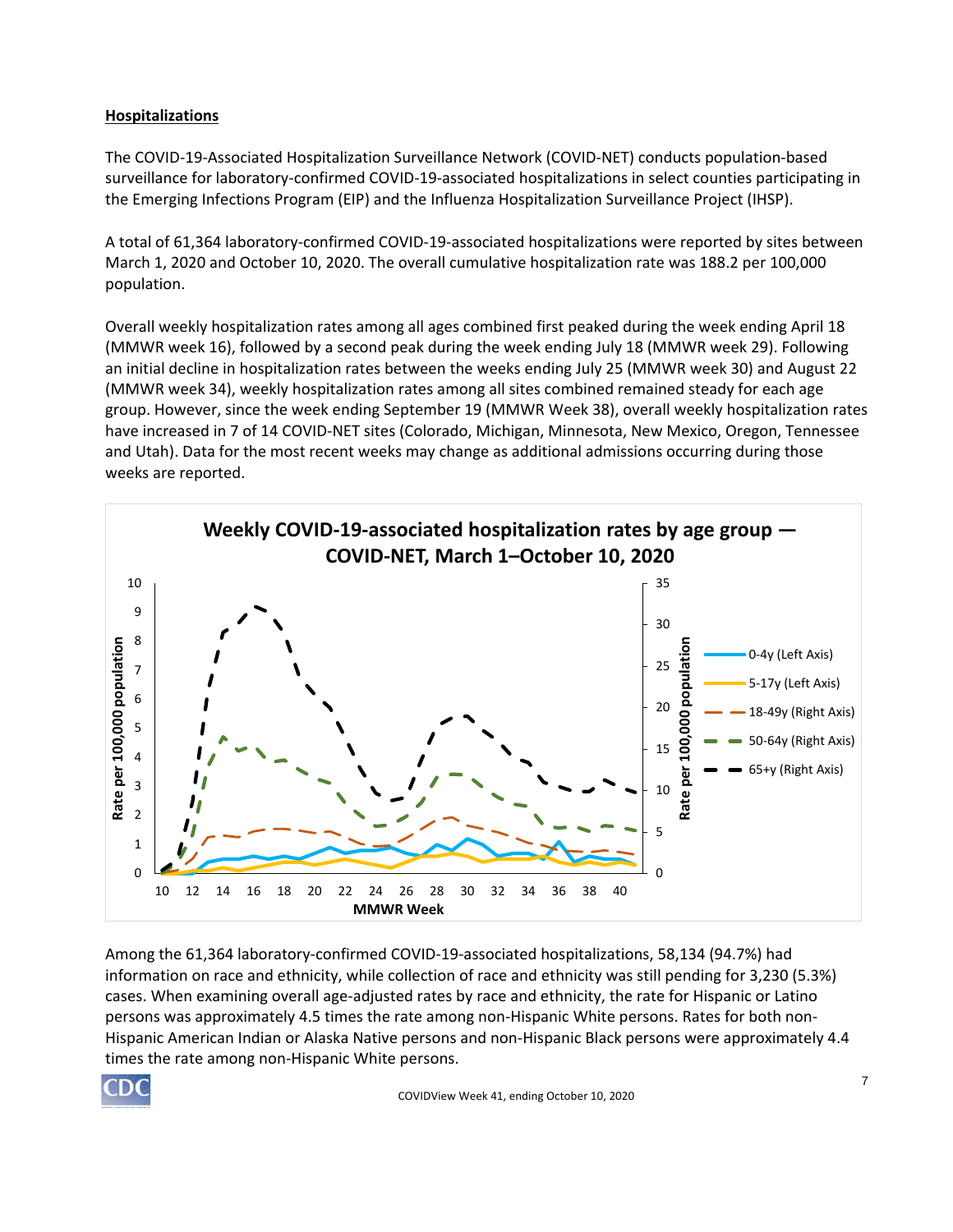

When examining age-stratified crude hospitalization rates by race and ethnicity, compared with non-Hispanic White persons in the same age group, crude hospitalization rates were 7.1 times higher among Hispanic or Latino persons aged 0–17 years; 8.0 times higher among Hispanic or Latino persons aged 18–49 years; 6.0 times higher among non-Hispanic American Indian or Alaska Native persons aged 50–64 years; and 3.5 times higher among non-Hispanic Black persons aged ≥65 years.

# **Hospitalization rates per 100,000 population by age and race and ethnicity — COVID-NET, March 1, 2020–October 10, 2020**

| <b>Alaska Native</b><br><b>Age Category</b>     |                   | <b>Non-Hispanic</b><br>American<br>Indian or | <b>Non-Hispanic</b><br><b>Black</b> |                              | <b>Hispanic or</b><br>Latino |                              | <b>Non-Hispanic</b><br><b>Asian or</b><br><b>Pacific</b><br><b>Islander</b> |                              | <b>Non-Hispanic</b><br><b>White</b> |                              |
|-------------------------------------------------|-------------------|----------------------------------------------|-------------------------------------|------------------------------|------------------------------|------------------------------|-----------------------------------------------------------------------------|------------------------------|-------------------------------------|------------------------------|
|                                                 | Rate <sup>1</sup> | Rate<br>Ratio <sup>2,3</sup>                 | Rate <sup>1</sup>                   | Rate<br>Ratio <sup>2,3</sup> | Rate <sup>1</sup>            | Rate<br>Ratio <sup>2,3</sup> | Rate <sup>1</sup>                                                           | Rate<br>Ratio <sup>2,3</sup> | Rate <sup>1</sup>                   | Rate<br>Ratio <sup>2,3</sup> |
| $0-17$ years                                    | 11.7              | 3.1                                          | 19.9                                | 5.2                          | 27.1                         | 7.1                          | 8.1                                                                         | 2.1                          | 3.8                                 |                              |
| $18-49$ years                                   | 284.8             | 7.6                                          | 205.8                               | 5.5                          | 299.0                        | 8.0                          | 60.7                                                                        | 1.6                          | 37.4                                | 1                            |
| 50-64 years                                     | 688.6             | 6.0                                          | 575.5                               | 5.0                          | 643.1                        | 5.6                          | 177.9                                                                       | 1.5                          | 115.3                               | 1                            |
| $65 + \text{years}$                             | 769.7             | 2.4                                          | 1130.7                              | 3.5                          | 850.3                        | 2.7                          | 348.2                                                                       | 1.1                          | 319.5                               | 1                            |
| Overall<br>rate <sup>4</sup> (age-<br>adjusted) | 376.9             | 4.4                                          | 376.3                               | 4.4                          | 386.6                        | 4.5                          | 113.8                                                                       | 1.3                          | 85.9                                | 1                            |

 $^1$  COVID-19-associated hospitalization rates by race and ethnicity are calculated using COVID-NET hospitalizations with known race and ethnicity for the numerator and [NCHS bridged-race population estimates](https://www.cdc.gov/nchs/nvss/bridged_race.htm) for the denominator.

<sup>2</sup> For each age category, rate ratios are the ratios between crude hospitalization rates within each racial and ethnic group and the crude hospitalization rate among non-Hispanic White persons in the same age category.

3  The highest rate ratio in each age category is presented in **bold**.

<sup>4</sup> Overall rates are adjusted to account for differences in age distributions within race and ethnicity strata in the COVID-NET catchment area; the age strata used for the adjustment include 0–17, 18–49, 50–64, and 65+ years.

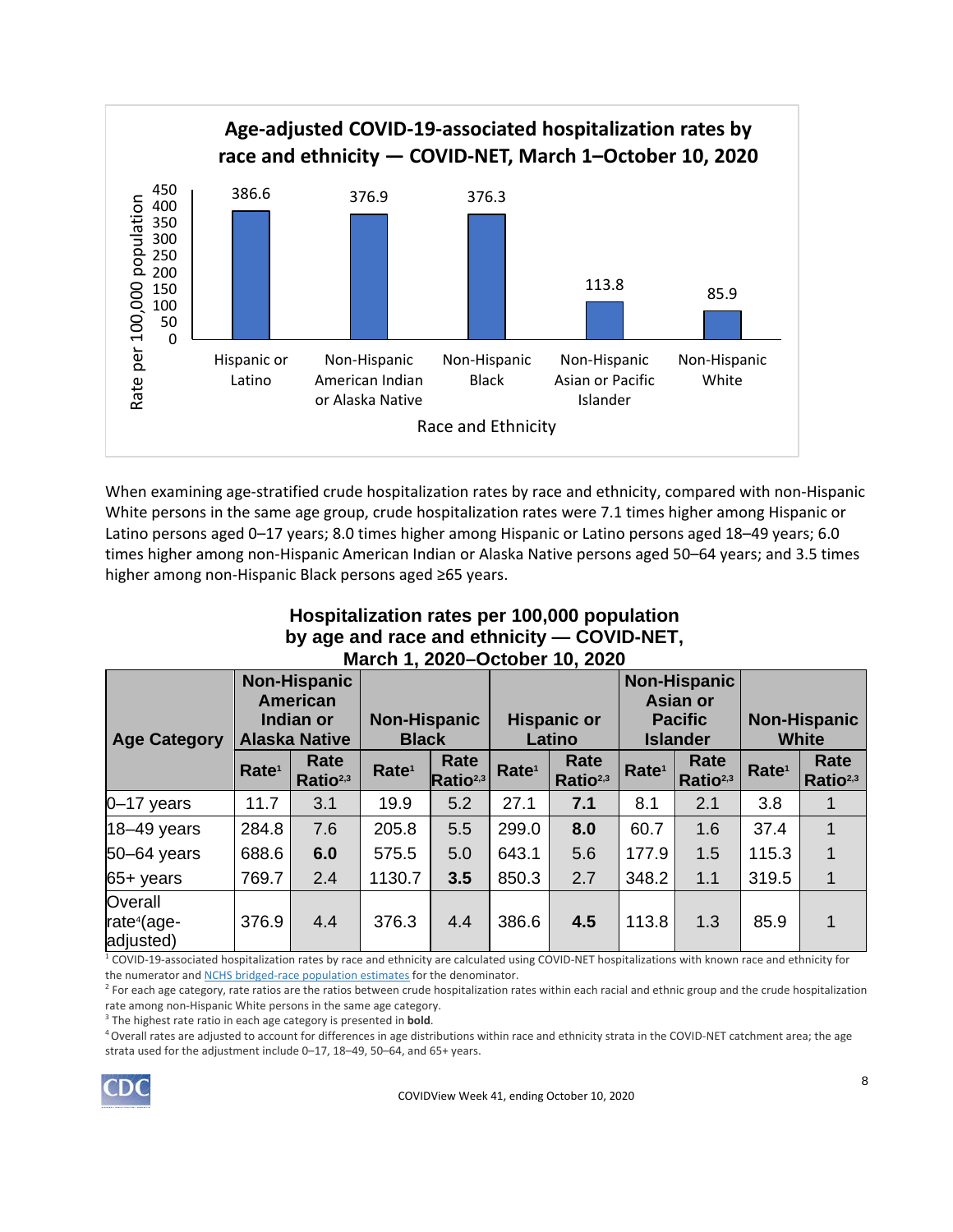Non-Hispanic Black persons and non-Hispanic White persons represented the highest proportions of hospitalizations reported to COVID-NET, followed by Hispanic or Latino, non-Hispanic Asian or Pacific Islander, and non-Hispanic American Indian or Alaska Native persons. However, some racial and ethnic groups are disproportionately represented among hospitalized cases as compared with the overall population of the catchment area. Prevalence ratios were highest among non-Hispanic American Indian or Alaska Native persons, followed by non-Hispanic Black persons and Hispanic or Latino persons.

# **Comparison of proportions of COVID-19-associated hospitalizations by race and ethnicity, COVID-NET, March 1–October 10, 2020**

|                                                            | Non-Hispanic<br>American Indian or<br>Alaska Native | Non-<br>Hispanic<br><b>Black</b> | Hispanic or<br>Latino | Non-Hispanic<br>Asian or Pacific<br>Islander | Non-<br>Hispanic<br>White |
|------------------------------------------------------------|-----------------------------------------------------|----------------------------------|-----------------------|----------------------------------------------|---------------------------|
| Proportion of COVID-NET<br>hospitalizations <sup>1</sup>   | 1.3%                                                | 32.4%                            | 23.1%                 | 5.2%                                         | 32.7%                     |
| Proportion of population<br>in COVID-NET catchment<br>area | 0.7%                                                | 17.9%                            | 14.1%                 | 8.9%                                         | 58.5%                     |
| Prevalence ratios <sup>2</sup>                             | 1.9                                                 | 1.8                              | 1.6                   | 0.6                                          | 0.6                       |

<sup>1</sup> Persons of multiple races (0.3%) or unknown race and ethnicity (5.0%) are not represented in the table but are included as part of the denominator. <sup>2</sup> Prevalence ratio is calculated as the ratio of the proportion of COVID-NET hospitalizations over the proportion of population in COVID-NET catchment area.

For underlying medical conditions, data were restricted to cases reported during March 1–May 31, 2020, due to delays in reporting. During this time frame, [sampling](https://www.cdc.gov/coronavirus/2019-ncov/covid-data/covidview/purpose-methods.html#hospitalization) was conducted among hospitalized adults; therefore, weighted percentages are reported. No sampling was conducted among hospitalized children. Among 7,989 sampled adults hospitalized during March 1–May 31 with information on underlying medical conditions, 90.8% reported at least one underlying medical condition. The most reported underlying medical conditions were hypertension, obesity, metabolic disease, and cardiovascular disease. Among 248 children hospitalized during March 1–May 31 with information on underlying conditions, 50.8% reported at least one underlying medical condition. The most reported underlying medical conditions were obesity, asthma, and neurologic disease.

[Additional data](https://gis.cdc.gov/grasp/COVIDNet/COVID19_5.html) on demographics, signs and symptoms at admission, underlying conditions, interventions, outcomes and discharge diagnoses, stratified by age, sex and race and ethnicity, are available.

### **Additional hospitalization surveillance information:**

[Surveillance Methods](https://www.cdc.gov/coronavirus/2019-ncov/covid-data/covidview/purpose-methods.html#hospitalization)  | [Additional rate data](https://gis.cdc.gov/grasp/COVIDNet/COVID19_3.html)  |  [Additional demographic and clinical data](https://gis.cdc.gov/grasp/COVIDNet/COVID19_5.html)

## **Mortality Surveillance**

The National Center for Health Statistics (NCHS) collects death certificate data from vital statistics offices for all deaths occurring in the United States. Based on death certificate data available on October 15, 2020, the percentage of deaths attributed to pneumonia, influenza, or COVID-19 (PIC) for week 41 was 7.2% and, while declining, remains above the epidemic threshold. Percentages for recent weeks will likely increase as more death certificates are processed.